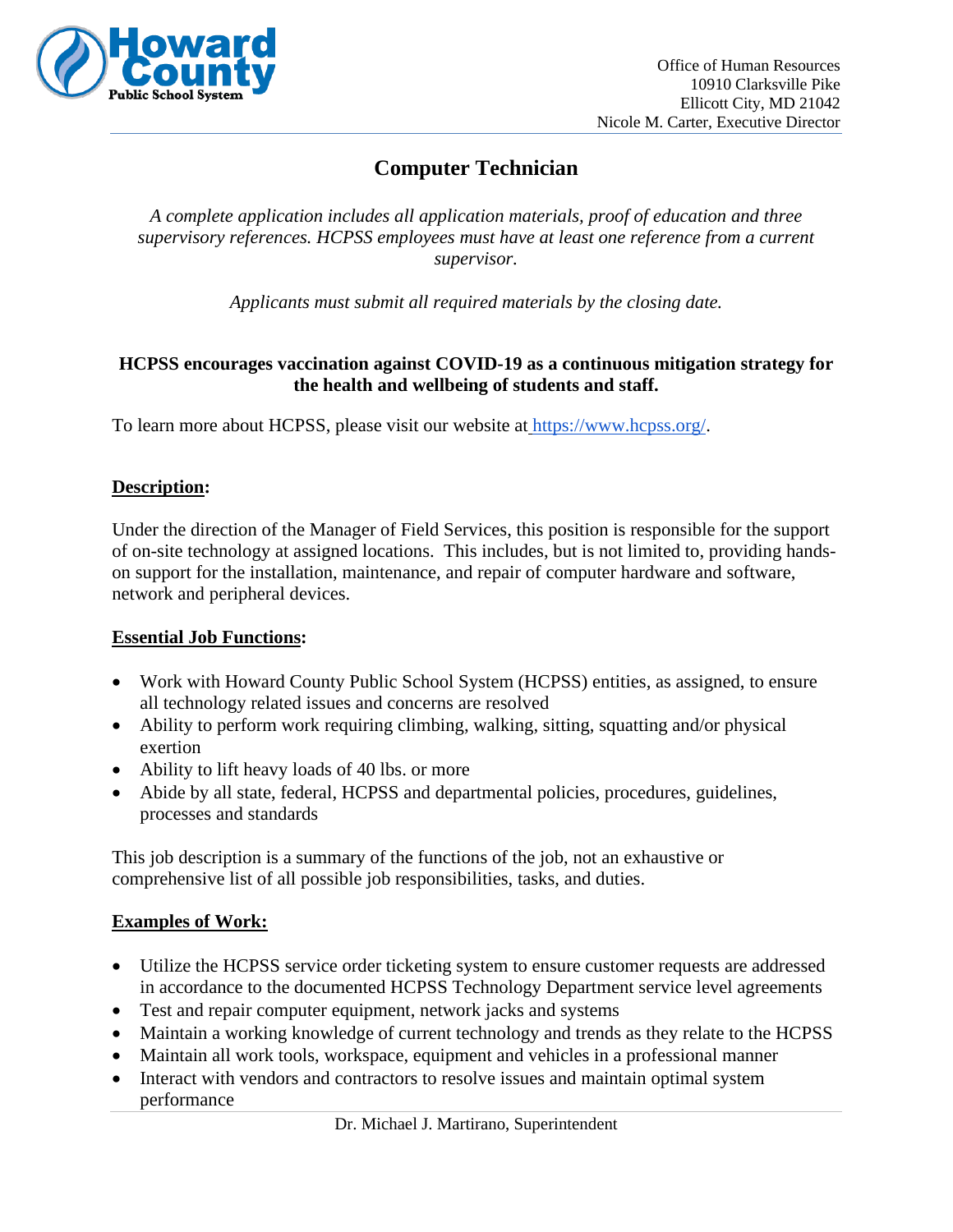

- Communicates in a positive and effective manner with staff, administration and co-workers
- Interact with vendors and contractors to resolve issues and maintain optimal system performance
- Communicates in a positive and effective manner with staff, administration and co-workers

#### **Minimum Qualifications:**

**Applicants must meet all of the qualifications, listed herein, to be considered for the vacancy. Use the application, cover letter, and resume to specifically address each qualification.**

#### **Education:**

High School diploma or GED (must scan and upload to the online application). Foreign credentials must be evaluated as U.S. High School diploma or above.

#### **Experience:**

Four years of work experience supporting, installing, troubleshooting, testing, diagnosing, repairing and replacing computer equipment, network equipment and peripheral equipment.

#### OR

A Bachelor's degree from an accredited university in Information Technology, Educational Technology, Business Administration or a related field.

#### **Additional Desired Experience/Certifications:**

- A+ Certification desired
- Network+ Certification desired
- Applicable vendor certifications (i.e. Apple, Microsoft, Cisco, etc.)
- Experience working in a K-12 or college/university setting desired

#### **Physical Requirements:**

- Ability to perform work requiring climbing, walking, sitting, squatting and/or physical exertion
- Ability to lift heavy loads of 40 lbs. or more

#### **Required Knowledge, Skills and Abilities:**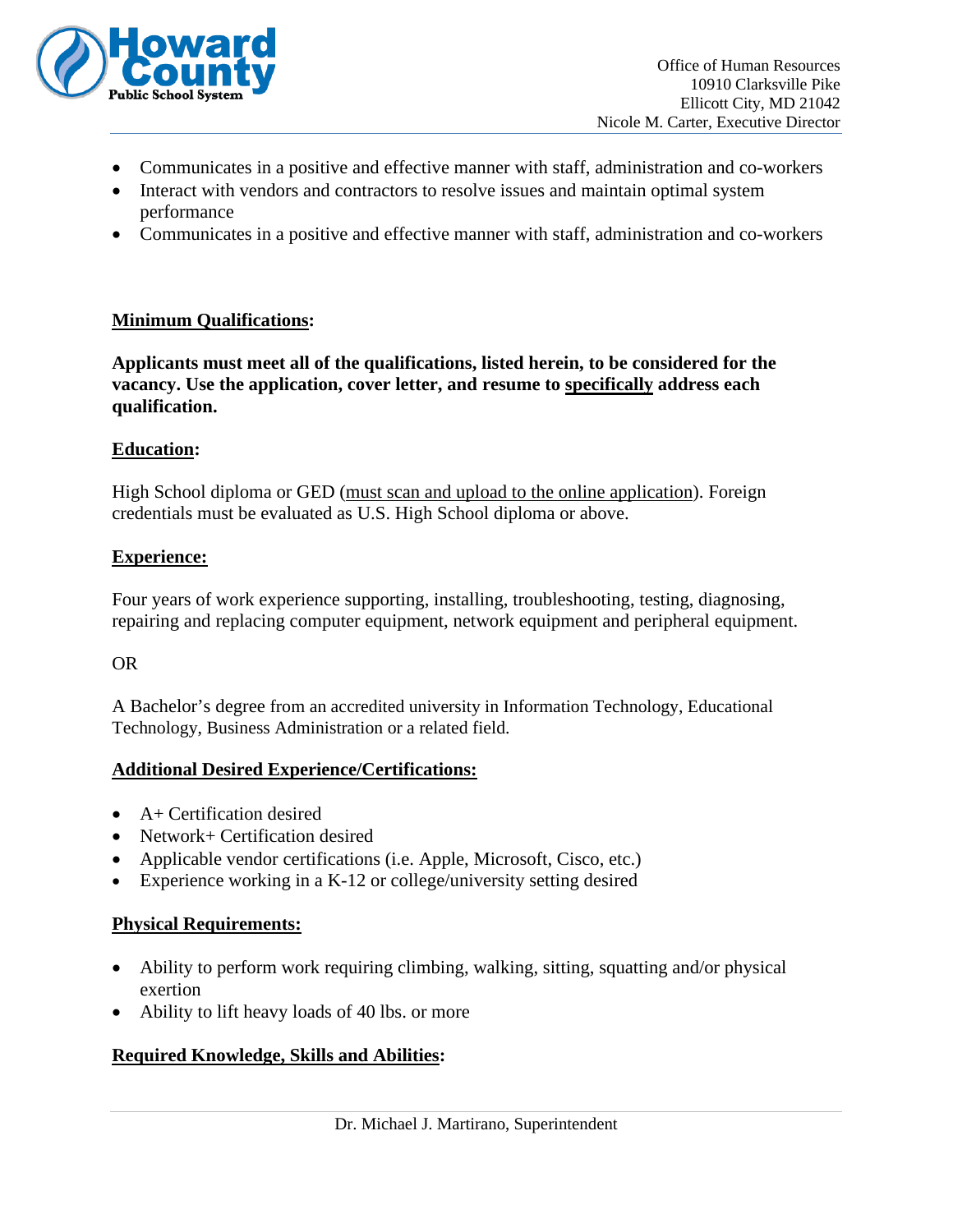

- Knowledge of associated equipment used to test and repair computer equipment, network jacks and systems
- Knowledge of the basic and applied principles of computer and network theory
- Knowledge and ability of troubleshooting capabilities for all aspects of technical support
- Knowledge and demonstrated ability to plan, organize, prioritize, and manage service orders
- Ability to establish and maintain strong human relation skills, effective written and oral communication, excellent customer skills and good working relationships with fellow workers, school personnel and administrators
- Ability to prioritize and strong organizational skills
- Ability to interact positively with customers

# **Required Licenses and Certificates:**

Valid driver's license and a good driving record.

## **Employee Safety:**

The employee is responsible for using safety devices and protective equipment in order to minimize the frequency and severity of work-related accidents. The employee is also responsible for using safe practices and methods in the operation of equipment and supplies related to his/her particular job.

# **Salary:**

This is a 12-month position, Salary Grade 9 on the Maintenance/Warehouse Salary Scale in the AFSCME Master Agreement [\(https://www.hcpss.org/f/employment/afscme-agreement.pdf\)](https://www.hcpss.org/f/employment/afscme-agreement.pdf) (Actual salary placement will be in accordance with the salary procedures of the Howard County Public School System). **Under the Fair Labor Standards Act, this position is not exempt from overtime.**

### **Application:**

A complete online application and all application materials, including **three** reference surveys, must be submitted by the closing date to be considered. Internal candidates must have a minimum of one reference from a current supervisor from within HCPSS, returned by the closing date of the posting.

Please be sure to include the following in your application materials:

- A complete listing of employment locations
- Dates of employment
- Names of direct supervisors
- High School diploma/transcript or College diploma/transcript

For questions regarding this vacancy, please contact: